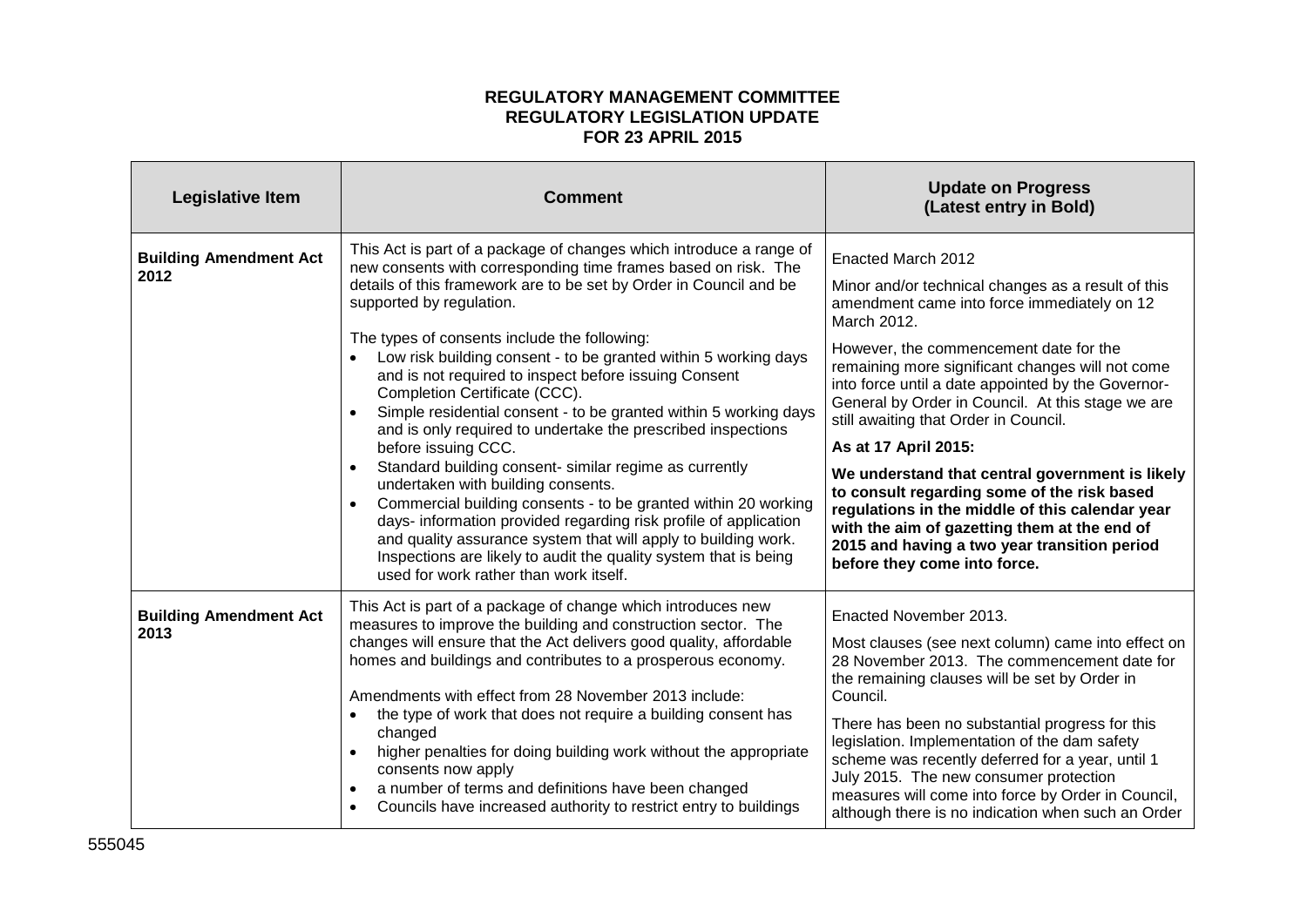| <b>Legislative Item</b>                                                        | <b>Comment</b>                                                                                                                                                                                                                                                                                                                                                                                                                                                                                                                                                                                                                                                                                                                                                                                                                                                                                                                                                                                                                                                                                                                                                                   | <b>Update on Progress</b><br>(Latest entry in Bold)                                                                                                                                                                                                                                                                                                                                                                                                                                                                                                                                                                                                                                          |
|--------------------------------------------------------------------------------|----------------------------------------------------------------------------------------------------------------------------------------------------------------------------------------------------------------------------------------------------------------------------------------------------------------------------------------------------------------------------------------------------------------------------------------------------------------------------------------------------------------------------------------------------------------------------------------------------------------------------------------------------------------------------------------------------------------------------------------------------------------------------------------------------------------------------------------------------------------------------------------------------------------------------------------------------------------------------------------------------------------------------------------------------------------------------------------------------------------------------------------------------------------------------------|----------------------------------------------------------------------------------------------------------------------------------------------------------------------------------------------------------------------------------------------------------------------------------------------------------------------------------------------------------------------------------------------------------------------------------------------------------------------------------------------------------------------------------------------------------------------------------------------------------------------------------------------------------------------------------------------|
|                                                                                | that may be near to buildings that are dangerous. This will<br>require Council's dangerous building policy to be reviewed and<br>consulted on within a reasonable period<br>MBIE has more power to hold building consent authorities to<br>account, and<br>the way dams are defined and measured has changed.<br>Other changes to take effect in mid-2014 include: changes to the<br>dam safety scheme and new consumer protection measures.<br>Most of these changes relate to Territorial Authority Building<br>functions or consumer protection. However if required, appropriate<br>changes will be made to the Kapiti Coast District Council Building<br>Control Authority Quality Assurance Manual.                                                                                                                                                                                                                                                                                                                                                                                                                                                                        | may be made.<br>As at 17 April 2015:<br>Nothing further to report regarding<br>implementation of this legislation.                                                                                                                                                                                                                                                                                                                                                                                                                                                                                                                                                                           |
| <b>Building (Earthquake-</b><br>prone buildings)<br><b>Amendment Bill 2013</b> | The key components of this Bill are:<br>To require territorial authorities to undertake seismic capacity<br>assessment of all non-residential and multi-storey/multi-unit<br>residential buildings (as currently defined in section 122 of Building<br>Act) in their districts within five years from commencement, using a<br>methodology specified and published by the Ministry of Business<br>Innovation and Employment (MBIE).<br>Territorial authorities to prioritise for assessment according to a<br>framework to be specified and published by MBIE.<br>Territorial authorities to provide the results of the assessments<br>$\bullet$<br>to the relevant building owner.<br>Owners will be able to provide an engineering assessment as<br>$\bullet$<br>specified by MBIE if they disagree with the territorial authorities'<br>assessment.<br>There will be a National Register on earthquake prone buildings<br>held by MBIE that will be able to be searched by public.<br>There will also be the ability for owners to seek exemptions<br>$\bullet$<br>from these requirements from the territorial authorities and<br>special provisions for heritage buildings. | The Bill received its First Reading on 5 March 2014<br>and was referred to the Local Government and<br><b>Environment Select Committee. Submissions</b><br>closed on 17 April 2014. The select committee was<br>due to report on the Bill to Parliament on, or before,<br>5 September 2014.<br>Recent comments from government ministers have<br>mentioned changes to the Bill to modify the<br>timeframes and types of buildings that may be<br>impacted.<br>As at 17 April 2015:<br>The Local Government and Environment Select<br>Committee report is now due on 30 July 2015.<br>There are likely to be significant changes to this<br>bill as a result of the select committee process. |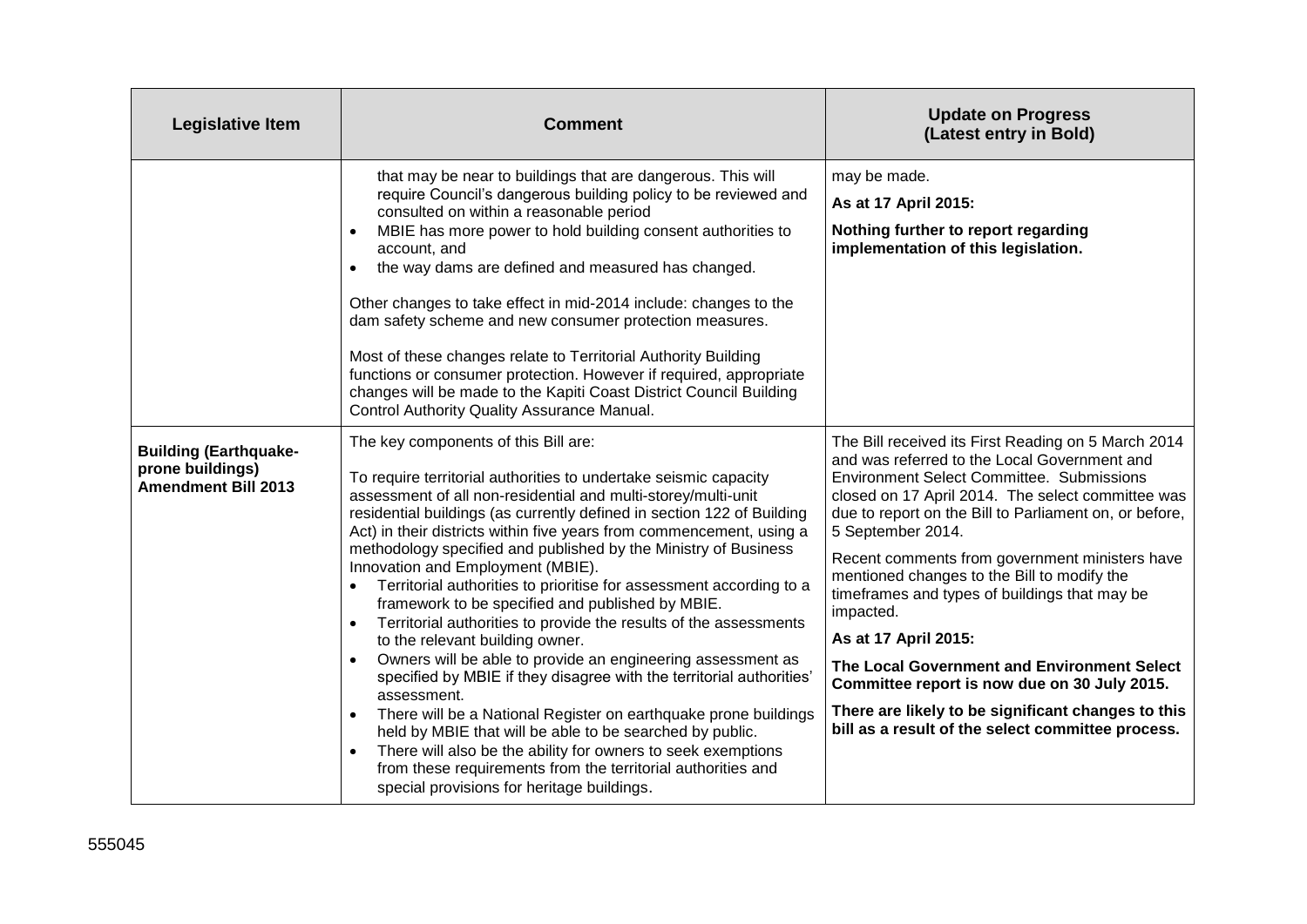| <b>Legislative Item</b>                                                          | <b>Comment</b>                                                                                                                                                                                                                                                                                                                                                                                                                                                                                                                                                                                                                                                                                                                                | <b>Update on Progress</b><br>(Latest entry in Bold)                                                                                                                                                                                                                                                                                                                                                                                                                                                                                                                                                                                                                                   |
|----------------------------------------------------------------------------------|-----------------------------------------------------------------------------------------------------------------------------------------------------------------------------------------------------------------------------------------------------------------------------------------------------------------------------------------------------------------------------------------------------------------------------------------------------------------------------------------------------------------------------------------------------------------------------------------------------------------------------------------------------------------------------------------------------------------------------------------------|---------------------------------------------------------------------------------------------------------------------------------------------------------------------------------------------------------------------------------------------------------------------------------------------------------------------------------------------------------------------------------------------------------------------------------------------------------------------------------------------------------------------------------------------------------------------------------------------------------------------------------------------------------------------------------------|
| <b>Weathertight Homes</b><br><b>Resolution Services</b><br><b>Amendment Bill</b> | This bill was introduced into Parliament on 23 February 2015 and<br>deals with the following matters<br>Assists claimants in similar circumstances as the Osborne's<br>$\bullet$<br>receive the benefits of the Supreme Court decision(this was<br>regarding timing of work)<br>Deals with uncertainty of claimants when legislation<br>timeframe expires<br>Clarifies standing of regulations that have been recently gazetted                                                                                                                                                                                                                                                                                                               | As at 17 April 2015:<br>This bill has been referred to the Local<br><b>Government and Environment Select</b><br><b>Committee</b><br>This bill is not likely to have any significant<br>impact on the claims received by this Council.                                                                                                                                                                                                                                                                                                                                                                                                                                                 |
| Food Act 2014                                                                    | The Food Act 2014 introduces some fundamental changes to NZ's<br>domestic food regulatory regime. The Act has come about through<br>research conducted since 2003 as part of the Domestic Food<br>Review - only the second review of the domestic food sector in<br>over 30 years. Through a risk-based approach, it seeks to:<br>clarify the role of regulators,<br>remove the need for local bylaws, by having a single set of<br>rules for training, registration and other food safety aspects, and<br>improve compliance and enforcement.<br>$\bullet$<br>Where appropriate these new requirements will be reflected (once<br>we have the detail of the associated regulations) in the<br>Environmental Health quality assurance system. | The Food Bill received Royal Assent on 6 June<br>2014. The Food Act 2014 will come fully into force<br>on 1 March 2016 unless brought into force earlier<br>through an Order in Council.<br>A report providing an overview of the Food Act<br>2014 was provided to the 2 October 2014 meeting<br>of this Committee.<br>As at 17 April 2015:<br>The Committee meeting of 12 March 2015<br>received an update on the Regulations<br>submission process that identified areas for<br>potential submission by staff and the regional<br>cluster group. Areas for concern with the<br>proposed regulations were tabled and those<br>formed the basis of a submission prepared by<br>staff. |
| <b>Fencing of Swimming</b><br>Pools Act 1987                                     | The Government is changing the Fencing of Swimming Pools Act<br>1987 (the Act) to strike a better balance between protecting young<br>children from drowning in home pools and making the Act more<br>workable for pool owners and local councils. The changes take into<br>account 392 submissions received from safety groups, the pool<br>industry, local councils, pool owners and others during public<br>consultation.<br>The current Act provides little guidance on how councils approach                                                                                                                                                                                                                                             | The Government intends to introduce a Bill into<br>Parliament to amend the Fencing of Swimming<br>Pools Act 1987.<br>The timing of the changes will depend on the<br>Government's legislative priorities and the<br>parliamentary process. The parliamentary process<br>will include the Bill being referred to a select                                                                                                                                                                                                                                                                                                                                                              |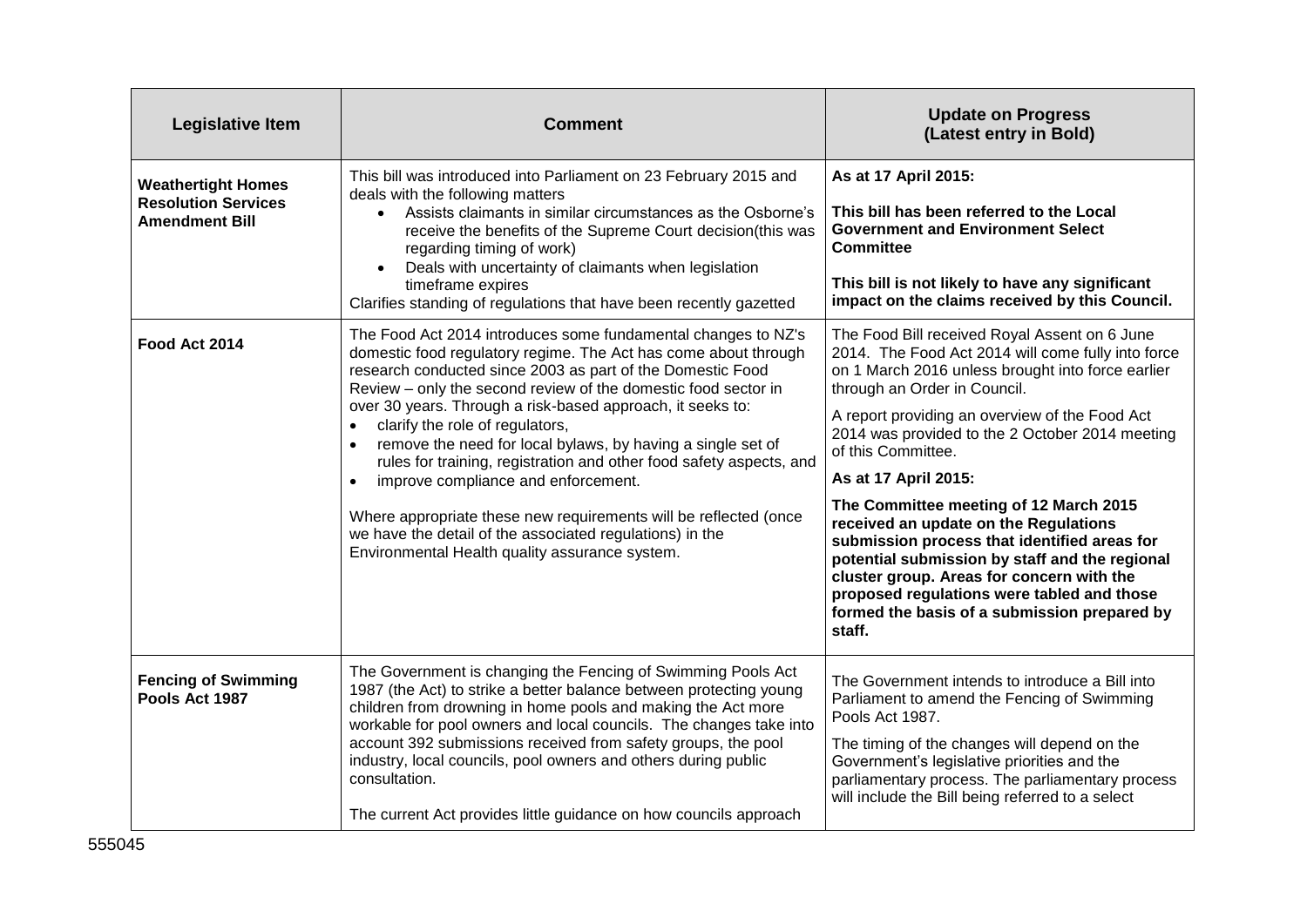| <b>Legislative Item</b> | <b>Comment</b>                                                                                                                                                                                                                                                                                                                                                                                                                                                                                                                                                                                                                                                                                                                                                                                                                                                                                                                                                                                                                                                                                                                                                                                                                                                                                                                                                                                                                                                                                                                                                                                                                                                                                                                           | <b>Update on Progress</b><br>(Latest entry in Bold)                                                                                                                                                                          |
|-------------------------|------------------------------------------------------------------------------------------------------------------------------------------------------------------------------------------------------------------------------------------------------------------------------------------------------------------------------------------------------------------------------------------------------------------------------------------------------------------------------------------------------------------------------------------------------------------------------------------------------------------------------------------------------------------------------------------------------------------------------------------------------------------------------------------------------------------------------------------------------------------------------------------------------------------------------------------------------------------------------------------------------------------------------------------------------------------------------------------------------------------------------------------------------------------------------------------------------------------------------------------------------------------------------------------------------------------------------------------------------------------------------------------------------------------------------------------------------------------------------------------------------------------------------------------------------------------------------------------------------------------------------------------------------------------------------------------------------------------------------------------|------------------------------------------------------------------------------------------------------------------------------------------------------------------------------------------------------------------------------|
|                         | inspections and exemptions and as a result there is no national<br>uniformity. The Ministry of Business, Innovation and Employment<br>(MBIE) website states that councils will benefit from reduced costs<br>and uncertainty by:<br>clearer requirements for restricting access to pools,<br>enforcement tools designed to encourage voluntary<br>$\bullet$<br>compliance, with councils having the power to issue warning<br>notices and ultimately infringement notices,<br>councils being required to inspect swimming pools at least<br>every five years,<br>and<br>clarification that councils are not required to locate and inspect<br>$\bullet$<br>spa pools and portable pools - but may inspect properties they<br>believe contain non-compliant spa pools and portable pools.<br>Other changes to note include:<br>clearer requirements for restricting access to swimming pools,<br>$\bullet$<br>child-resistant spa pools will no longer require an additional<br>$\bullet$<br>means of restricting access,<br>retailers will be required to inform people who purchase spa<br>$\bullet$<br>pools and portable pools of their obligations,<br>portable pools will be exempt if they are shallower than 300mm<br>- a depth of pool that is generally practical to empty after each<br>use,<br>garden ponds and other water hazards will be exempt if they<br>are not intended for swimming, and<br>powers are created for councils to issue infringement notices<br>and \$500 fee for persons not complying with a notice to remedy<br>a breach of the Act.<br>Where appropriate these new requirements will be reflected in (1)<br>KPI's and (2) the yet to be developed Compliance Monitoring<br>quality assurance system. | committee - normally for six months.<br>In the meantime, councils and pool owners must<br>comply with the current Act.<br>As at 17 April 2015:<br>Nothing further to report regarding<br>implementation of this legislation. |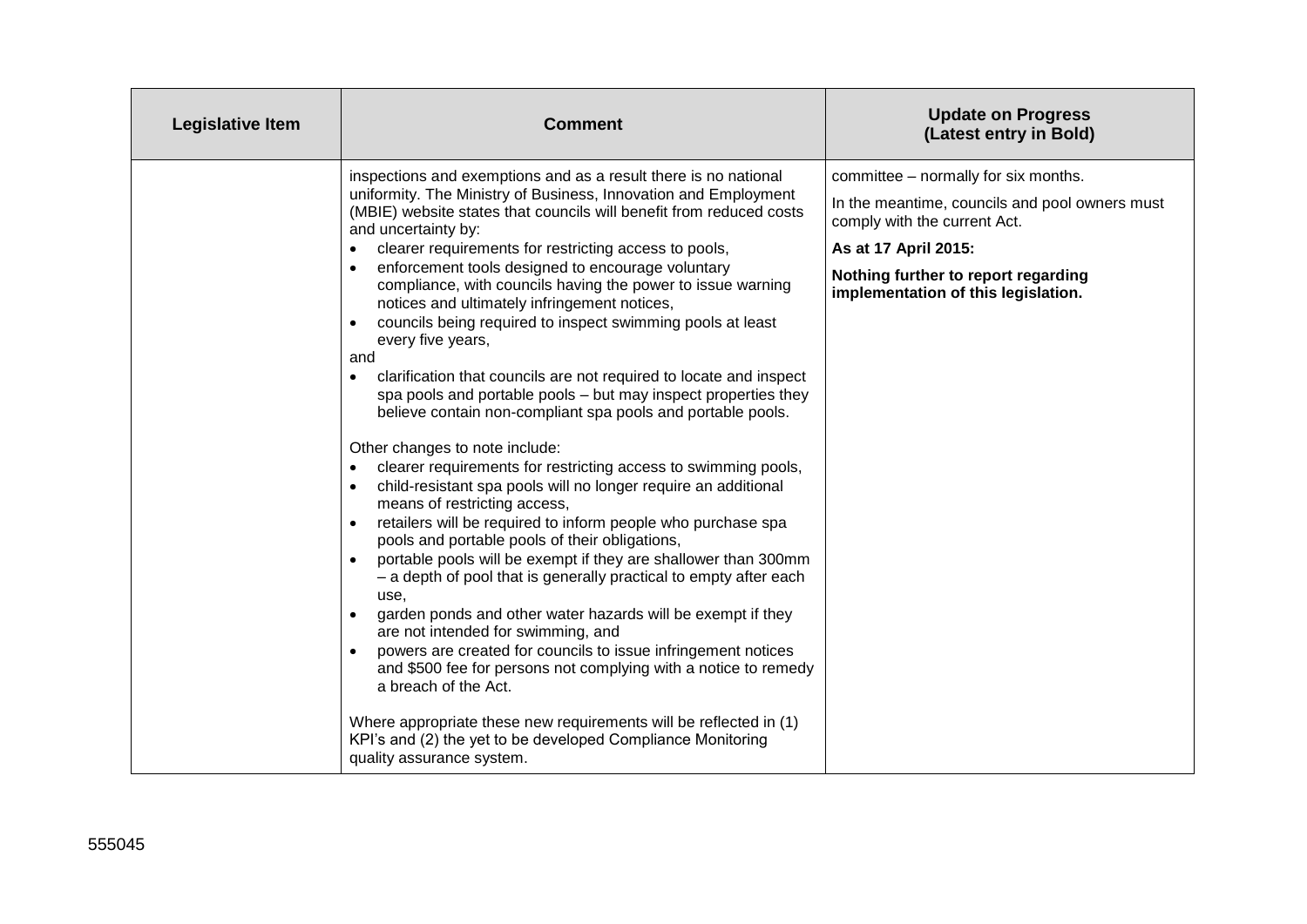| <b>Legislative Item</b>                                               | <b>Comment</b>                                                                                                                                                                                                                                                                                                                                                                                                                                                                                                                                                                                                                                                                                                                                                                                                                                                                                                                                                                                                                                                                                                                                                                                                                                                                                              | <b>Update on Progress</b><br>(Latest entry in Bold)                                                                                                                                                                                                                                                                     |
|-----------------------------------------------------------------------|-------------------------------------------------------------------------------------------------------------------------------------------------------------------------------------------------------------------------------------------------------------------------------------------------------------------------------------------------------------------------------------------------------------------------------------------------------------------------------------------------------------------------------------------------------------------------------------------------------------------------------------------------------------------------------------------------------------------------------------------------------------------------------------------------------------------------------------------------------------------------------------------------------------------------------------------------------------------------------------------------------------------------------------------------------------------------------------------------------------------------------------------------------------------------------------------------------------------------------------------------------------------------------------------------------------|-------------------------------------------------------------------------------------------------------------------------------------------------------------------------------------------------------------------------------------------------------------------------------------------------------------------------|
| <b>Resource Management</b><br><b>Act 1991</b><br>(Phase 2 amendments) | During the last term of Government proposed amendments to the<br>RMA were announced. Some of those amendments were enacted<br>and the remainder (Phase Two amendments) are understood to be<br>proposed to be enacted during the current term. The following taken<br>from the Ministry for the Environment website gives some context to<br>the proposals.<br>These proposals would make further improvements to the RMA and<br>resource management more broadly, including how fresh water is<br>managed and used. Main elements of the proposals include:<br>clearer national direction and tools<br>single, local resource management plans that address future<br>environmental and development priorities and cover all local,<br>regional and national issues; replacing the range of planning<br>documents we have today<br>simpler, faster and fewer resource consents<br>Māori interests and values to be considered earlier in<br>resource management planning processes with solutions<br>developed upfront<br>comprehensive management of natural hazards in planning<br>and consenting<br>housing affordability addressed through explicit attention<br>being paid to this issue in plans and changes to consenting<br>arrangements to drive down their cost and improve their<br>timeliness. | As at 17 April 2015:<br>The programme for the roll out of the Phase II<br>amendments is not yet available.                                                                                                                                                                                                              |
| <b>Resource Management</b><br><b>Amendment Act, 2013</b><br>(Phase 1) | The purpose of the reforms outlined in the Resource Management<br>Amendment Act 2013 was to help create a resource management<br>regime that enabled growth and provided strong environmental and<br>planning outcomes in a timely and cost-effective way.<br>The reforms were divided into four parts, with the parts coming into<br>force during the last 18 months. The final part came into force on 3<br>March 2015.                                                                                                                                                                                                                                                                                                                                                                                                                                                                                                                                                                                                                                                                                                                                                                                                                                                                                   | As at 17 April 2015<br>Key amendments to the Resource Management<br>Act (RMA) came into effect on 3 March 2015.<br>There are a wide range of largely procedural<br>amendments and the notes below only<br>summarise those thought to be of interest to<br>elected members. Staff can provide more detail<br>on request. |